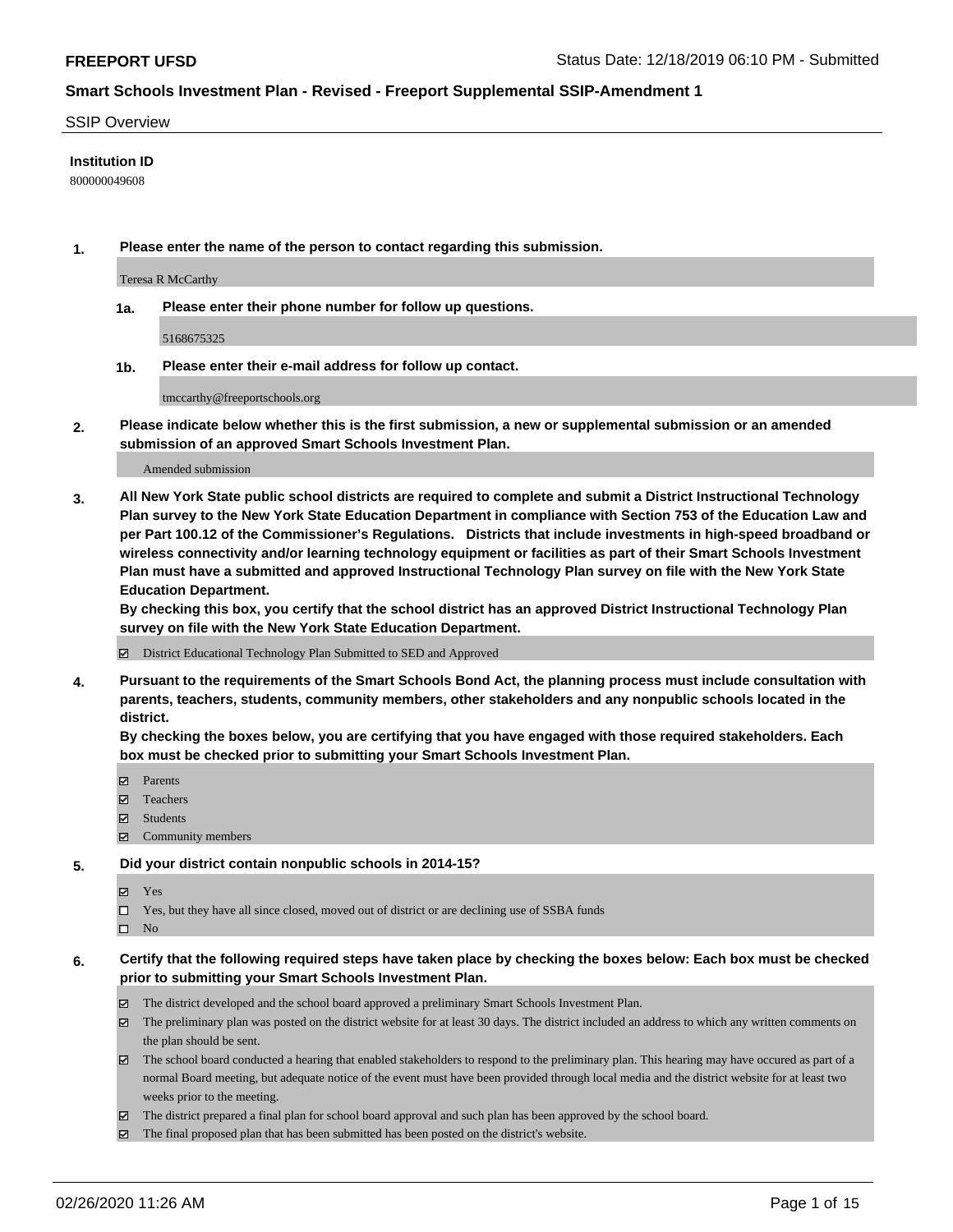SSIP Overview

**6a. Please upload the proposed Smart Schools Investment Plan (SSIP) that was posted on the district's website, along with any supporting materials. Note that this should be different than your recently submitted Educational Technology Survey. The Final SSIP, as approved by the School Board, should also be posted on the website and remain there during the course of the projects contained therein.**

smart bond004.pdf

**6b. Enter the webpage address where the final Smart Schools Investment Plan is posted. The Plan should remain posted for the life of the included projects.**

www.freeportshools.org

**7. Please enter an estimate of the total number of students and staff that will benefit from this Smart Schools Investment Plan based on the cumulative projects submitted to date.**

6,885

**8. An LEA/School District may partner with one or more other LEA/School Districts to form a consortium to pool Smart Schools Bond Act funds for a project that meets all other Smart School Bond Act requirements. Each school district participating in the consortium will need to file an approved Smart Schools Investment Plan for the project and submit a signed Memorandum of Understanding that sets forth the details of the consortium including the roles of each respective district.**

 $\Box$  The district plans to participate in a consortium to partner with other school district(s) to implement a Smart Schools project.

### **9. Please enter the name and 6-digit SED Code for each LEA/School District participating in the Consortium.**

| Partner LEA/District | <b>ISED BEDS Code</b> |
|----------------------|-----------------------|
| (No Response)        | (No Response)         |

### **10. Please upload a signed Memorandum of Understanding with all of the participating Consortium partners.**

(No Response)

**11. Your district's Smart Schools Bond Act Allocation is:**

\$5,944,521

### **12. Final 2014-15 BEDS Enrollment to calculate Nonpublic Sharing Requirement**

|            | Public Enrollment | Nonpublic Enrollment | Total Enrollment | l Nonpublic Percentage |
|------------|-------------------|----------------------|------------------|------------------------|
| Enrollment | 6,743             | 142                  | 6.885.00         | 2.06                   |

**13. This table compares each category budget total, as entered in that category's page, to the total expenditures listed in the category's expenditure table. Any discrepancies between the two must be resolved before submission.**

|                                                 | Sub-Allocations | <b>Expenditure Totals</b> | Difference |
|-------------------------------------------------|-----------------|---------------------------|------------|
| <b>School Connectivity</b>                      | 0.00            | 0.00                      | 0.00       |
| <b>Connectivity Projects for</b><br>Communities | 0.00            | 0.00                      | 0.00       |
| Classroom Technology                            | 0.00            | 0.00                      | 0.00       |
| Pre-Kindergarten Classrooms                     | 0.00            | 0.00                      | 0.00       |
| Replace Transportable<br>Classrooms             | 151,000.00      | 151,000.00                | 0.00       |
| <b>High-Tech Security Features</b>              | 0.00            | 0.00                      | 0.00       |
| Nonpublic Loan                                  | 0.00            | 0.00                      | 0.00       |
| Totals:                                         |                 |                           |            |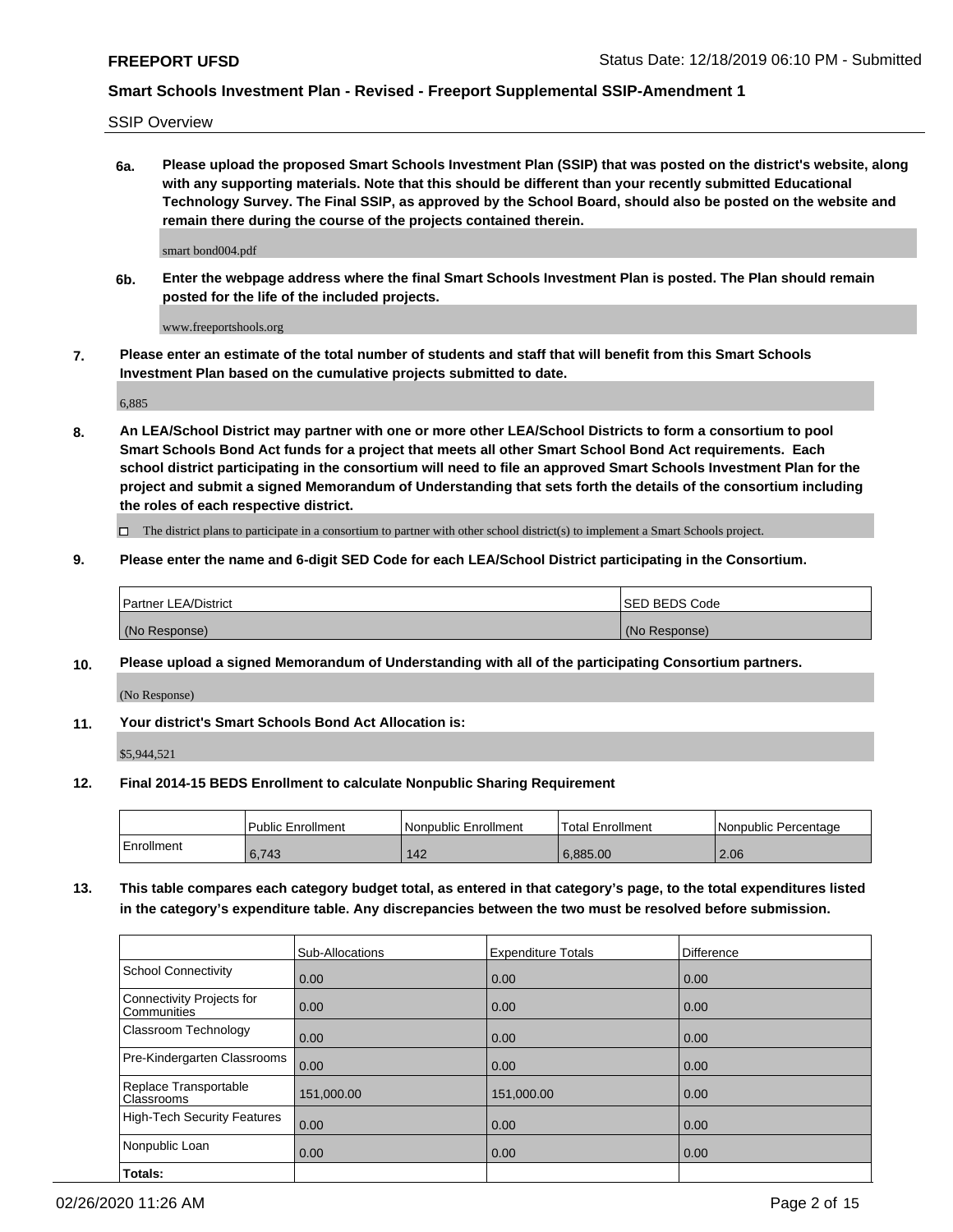SSIP Overview

| <b>Sub-Allocations</b> | Expenditure Totals | <b>Difference</b> |
|------------------------|--------------------|-------------------|
| 151,000                | 151,000            | 0                 |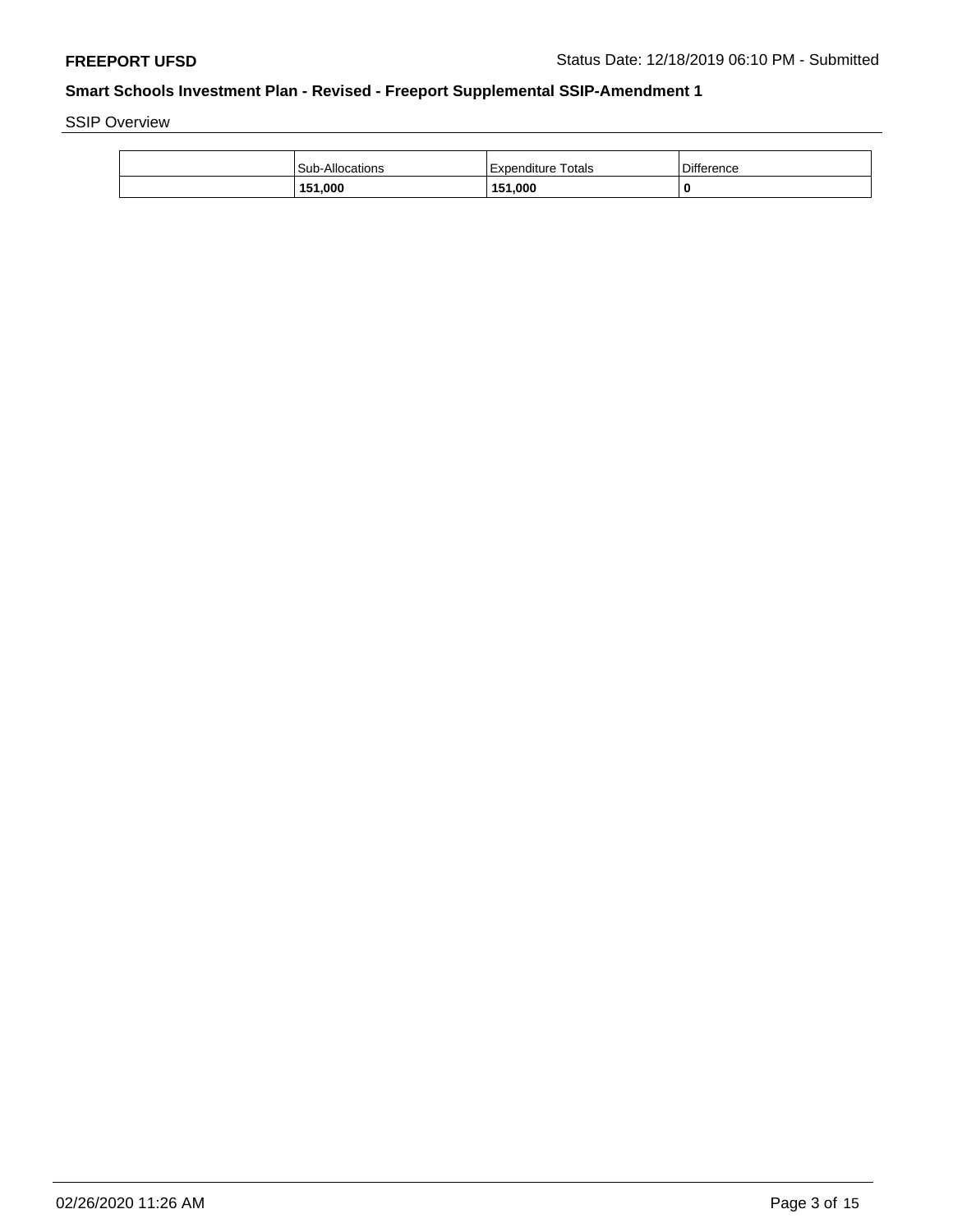School Connectivity

- **1. In order for students and faculty to receive the maximum benefit from the technology made available under the Smart Schools Bond Act, their school buildings must possess sufficient connectivity infrastructure to ensure that devices can be used during the school day. Smart Schools Investment Plans must demonstrate that:**
	- **• sufficient infrastructure that meets the Federal Communications Commission's 100 Mbps per 1,000 students standard currently exists in the buildings where new devices will be deployed, or**
	- **• is a planned use of a portion of Smart Schools Bond Act funds, or**
	- **• is under development through another funding source.**

**Smart Schools Bond Act funds used for technology infrastructure or classroom technology investments must increase the number of school buildings that meet or exceed the minimum speed standard of 100 Mbps per 1,000 students and staff within 12 months. This standard may be met on either a contracted 24/7 firm service or a "burstable" capability. If the standard is met under the burstable criteria, it must be:**

**1. Specifically codified in a service contract with a provider, and**

**2. Guaranteed to be available to all students and devices as needed, particularly during periods of high demand, such as computer-based testing (CBT) periods.**

**Please describe how your district already meets or is planning to meet this standard within 12 months of plan submission.**

(No Response)

**1a. If a district believes that it will be impossible to meet this standard within 12 months, it may apply for a waiver of this requirement, as described on the Smart Schools website. The waiver must be filed and approved by SED prior to submitting this survey.**

 $\Box$  By checking this box, you are certifying that the school district has an approved waiver of this requirement on file with the New York State Education Department.

**2. Connectivity Speed Calculator (Required). If the district currently meets the required speed, enter "Currently Met" in the last box: Expected Date When Required Speed Will be Met.**

|                  | l Number of     | Required Speed | Current Speed in | Expected Speed | Expected Date                        |
|------------------|-----------------|----------------|------------------|----------------|--------------------------------------|
|                  | <b>Students</b> | In Mbps        | <b>Mbps</b>      | to be Attained | When Required                        |
|                  |                 |                |                  |                | Within 12 Months 1Speed Will be Met1 |
| Calculated Speed | (No Response)   | 0.00           | (No Response)    | (No Response)  | l (No Response)                      |

**3. Describe how you intend to use Smart Schools Bond Act funds for high-speed broadband and/or wireless connectivity projects in school buildings.**

(No Response)

**4. Describe the linkage between the district's District Instructional Technology Plan and how the proposed projects will improve teaching and learning. (There should be a link between your response to this question and your responses to Question 1 in Section IV - NYSED Initiatives Alignment: "Explain how the district use of instructional technology will serve as a part of a comprehensive and sustained effort to support rigorous academic standards attainment and performance improvement for students."** 

**Your answer should also align with your answers to the questions in Section II - Strategic Technology Planning and the associated Action Steps in Section III - Action Plan.)**

(No Response)

**5. If the district wishes to have students and staff access the Internet from wireless devices within the school building, or in close proximity to it, it must first ensure that it has a robust Wi-Fi network in place that has sufficient bandwidth to meet user demand.**

**Please describe how you have quantified this demand and how you plan to meet this demand.**

(No Response)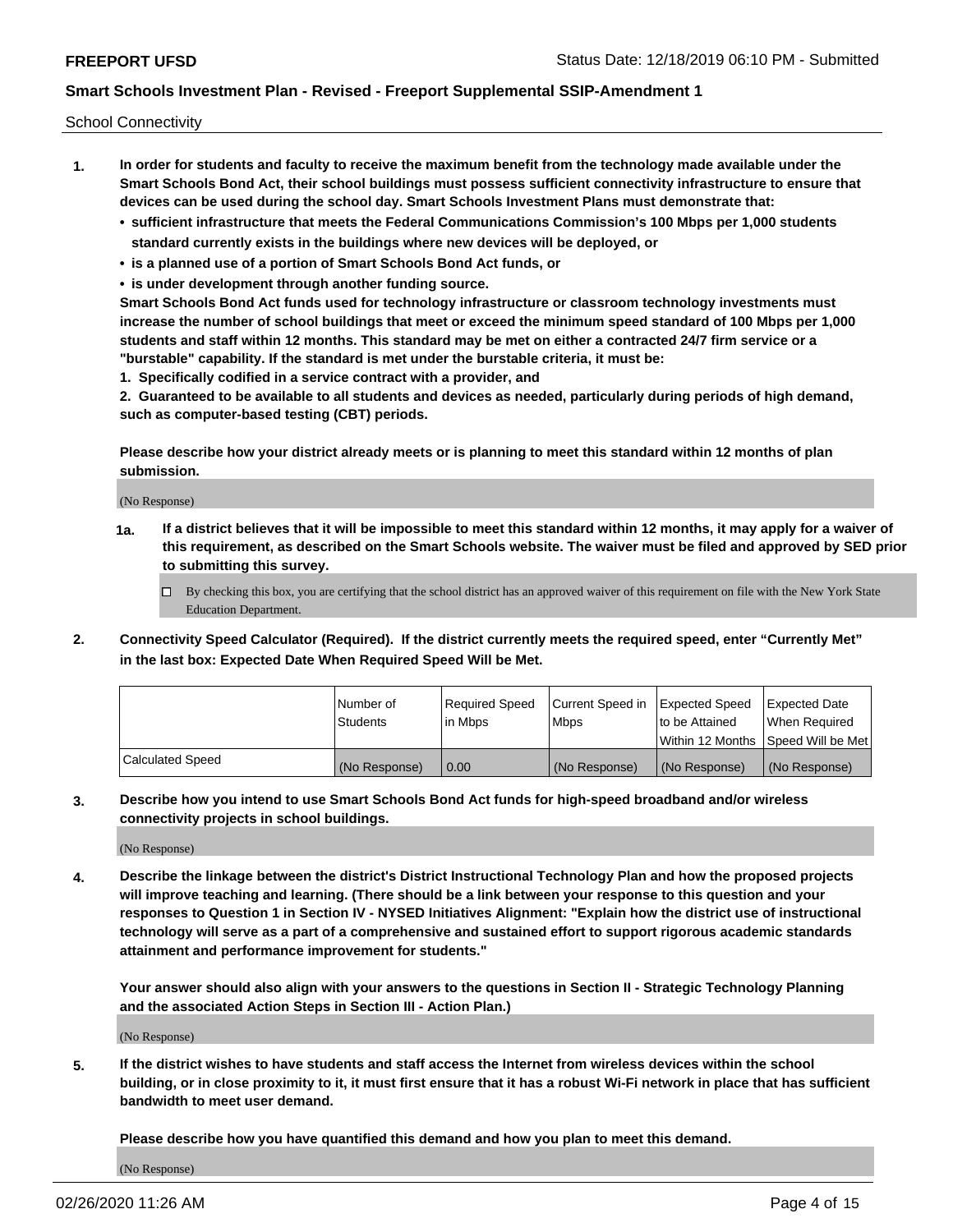School Connectivity

**6. Smart Schools plans with any expenditures in the School Connectivity category require a project number from the Office of Facilities Planning. Districts must submit an SSBA LOI and receive project numbers prior to submitting the SSIP. As indicated on the LOI, some projects may be eligible for a streamlined review and will not require a building permit.**

**Please indicate on a separate row each project number given to you by the Office of Facilities Planning.**

| Project Number |  |
|----------------|--|
| (No Response)  |  |

**7. Certain high-tech security and connectivity infrastructure projects may be eligible for an expedited review process as determined by the Office of Facilities Planning.**

### **Was your project deemed eligible for streamlined review?**

(No Response)

### **8. Include the name and license number of the architect or engineer of record.**

| Name          | License Number |
|---------------|----------------|
| (No Response) | (No Response)  |

### **9. Public Expenditures – Loanable (Counts toward the nonpublic loan calculation)**

| Select the allowable expenditure type.<br>Repeat to add another item under each type. | <b>PUBLIC</b> Items to be<br>l Purchased | Quantity           | Cost Per Item    | <b>Total Cost</b> |
|---------------------------------------------------------------------------------------|------------------------------------------|--------------------|------------------|-------------------|
| (No Response)                                                                         | (No Response)                            | l (No<br>Response) | (No<br>Response) | $\overline{0.00}$ |
|                                                                                       |                                          | O                  | 0.00             |                   |

### **10. Public Expenditures – Non-Loanable (Does not count toward nonpublic loan calculation)**

| Select the allowable expenditure<br>type.<br>Repeat to add another item under<br>each type. | <b>PUBLIC</b> Items to be purchased | Quantity      | Cost per Item | <b>Total Cost</b> |
|---------------------------------------------------------------------------------------------|-------------------------------------|---------------|---------------|-------------------|
| (No Response)                                                                               | (No Response)                       | (No Response) | (No Response) | 0.00              |
|                                                                                             |                                     |               | 0.00          |                   |

#### **11. Final 2014-15 BEDS Enrollment to calculate Nonpublic Sharing Requirement (no changes allowed.)**

|            | Public Enrollment | Nonpublic Enrollment | 'Total Enrollment | l Nonpublic Percentage |
|------------|-------------------|----------------------|-------------------|------------------------|
| Enrollment | 6,743             | 142                  | 6.885.00          | 2.06                   |

### **12. Total Public Budget - Loanable (Counts toward the nonpublic loan calculation)**

|                                                      | Public Allocations | <b>Estimated Nonpublic Loan</b><br>Amount | Estimated Total Sub-Allocations |
|------------------------------------------------------|--------------------|-------------------------------------------|---------------------------------|
| Network/Access Costs                                 | (No Response)      | 0.00                                      | 0.00                            |
| School Internal Connections and<br><b>Components</b> | (No Response)      | 0.00                                      | 0.00                            |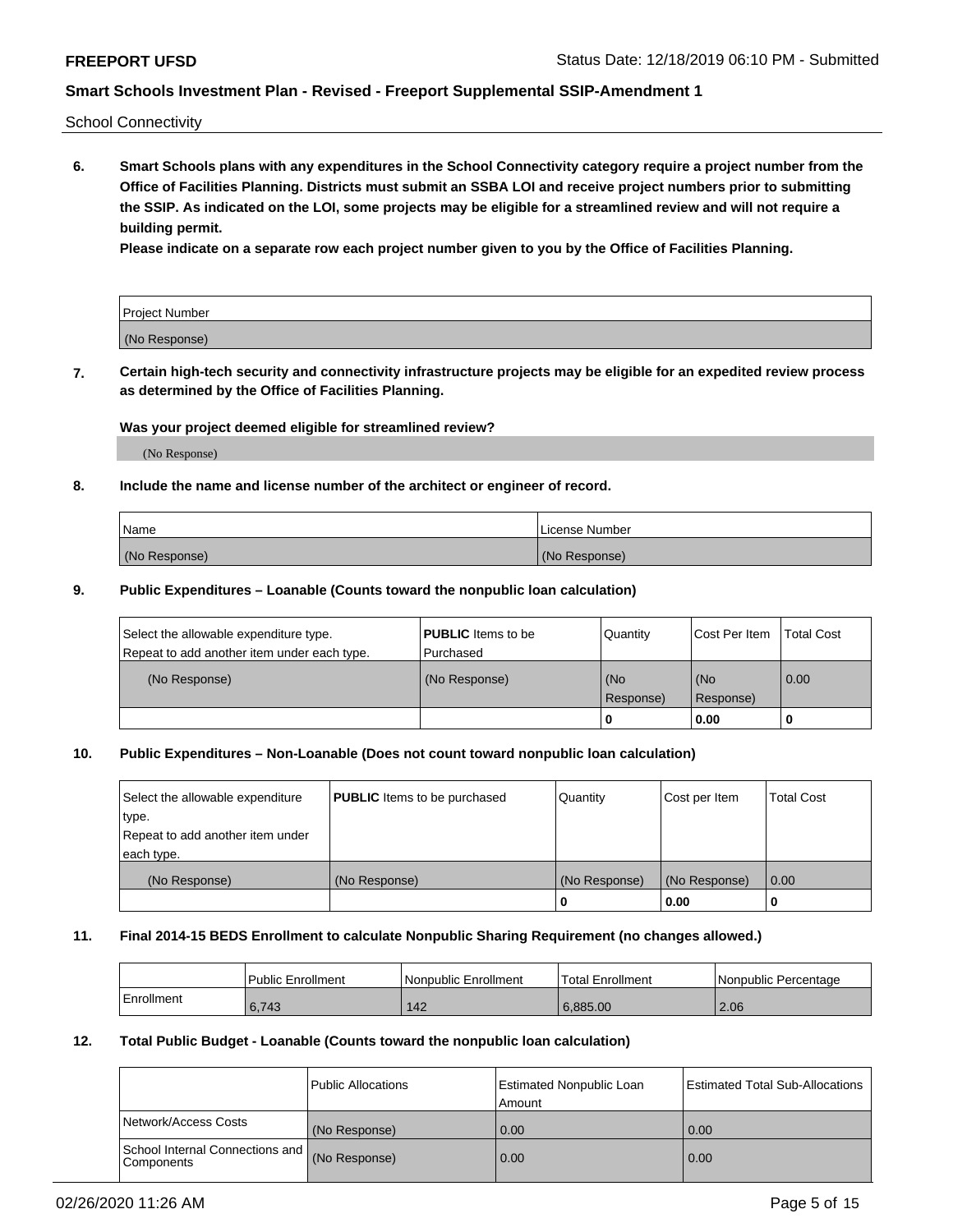School Connectivity

|              | Public Allocations | <b>Estimated Nonpublic Loan</b><br>Amount | <b>Estimated Total Sub-Allocations</b> |
|--------------|--------------------|-------------------------------------------|----------------------------------------|
| <b>Other</b> | (No Response)      | 0.00                                      | 0.00                                   |
| Totals:      | 0.00               |                                           | 0                                      |

# **13. Total Public Budget – Non-Loanable (Does not count toward the nonpublic loan calculation)**

|                                                   | Sub-<br>Allocation |
|---------------------------------------------------|--------------------|
| Network/Access Costs                              | (No Response)      |
| <b>Outside Plant Costs</b>                        | (No Response)      |
| <b>School Internal Connections and Components</b> | (No Response)      |
| Professional Services                             | (No Response)      |
| Testing                                           | (No Response)      |
| <b>Other Upfront Costs</b>                        | (No Response)      |
| <b>Other Costs</b>                                | (No Response)      |
| <b>Totals:</b>                                    | 0.00               |

# **14. School Connectivity Totals**

|                          | Total Sub-Allocations |
|--------------------------|-----------------------|
| Total Loanable Items     | 0.00                  |
| Total Non-Ioanable Items | 0.00                  |
| Totals:                  | 0                     |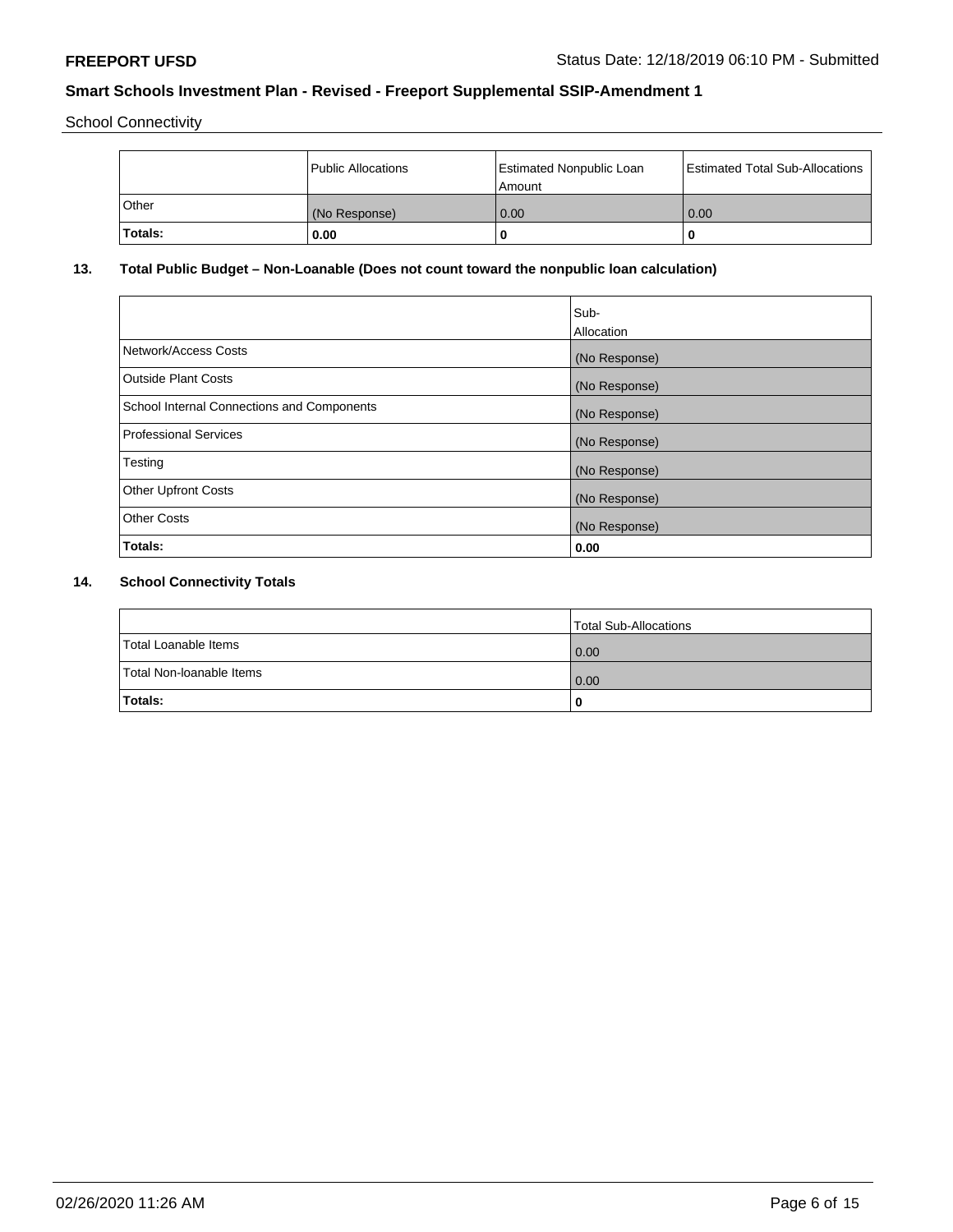Community Connectivity (Broadband and Wireless)

**1. Describe how you intend to use Smart Schools Bond Act funds for high-speed broadband and/or wireless connectivity projects in the community.**

(No Response)

**2. Please describe how the proposed project(s) will promote student achievement and increase student and/or staff access to the Internet in a manner that enhances student learning and/or instruction outside of the school day and/or school building.**

(No Response)

**3. Community connectivity projects must comply with all the necessary local building codes and regulations (building and related permits are not required prior to plan submission).**

 $\Box$  I certify that we will comply with all the necessary local building codes and regulations.

**4. Please describe the physical location of the proposed investment.**

(No Response)

**5. Please provide the initial list of partners participating in the Community Connectivity Broadband Project, along with their Federal Tax Identification (Employer Identification) number.**

| <b>Project Partners</b> | l Federal ID # |
|-------------------------|----------------|
| (No Response)           | (No Response)  |

**6. Please detail the type, quantity, per unit cost and total cost of the eligible items under each sub-category.**

| Select the allowable expenditure | Item to be purchased | Quantity      | Cost per Item | <b>Total Cost</b> |
|----------------------------------|----------------------|---------------|---------------|-------------------|
| type.                            |                      |               |               |                   |
| Repeat to add another item under |                      |               |               |                   |
| each type.                       |                      |               |               |                   |
| (No Response)                    | (No Response)        | (No Response) | (No Response) | 0.00              |
|                                  |                      | U             | 0.00          | -0                |

**7. If you are submitting an allocation for Community Connectivity, complete this table.**

**Note that the calculated Total at the bottom of the table must equal the Total allocation for this category that you entered in the SSIP Overview overall budget.**

|                                    | Sub-Allocation |
|------------------------------------|----------------|
| Network/Access Costs               | (No Response)  |
| Outside Plant Costs                | (No Response)  |
| <b>Tower Costs</b>                 | (No Response)  |
| <b>Customer Premises Equipment</b> | (No Response)  |
| <b>Professional Services</b>       | (No Response)  |
| Testing                            | (No Response)  |
| <b>Other Upfront Costs</b>         | (No Response)  |
| <b>Other Costs</b>                 | (No Response)  |
| Totals:                            | 0.00           |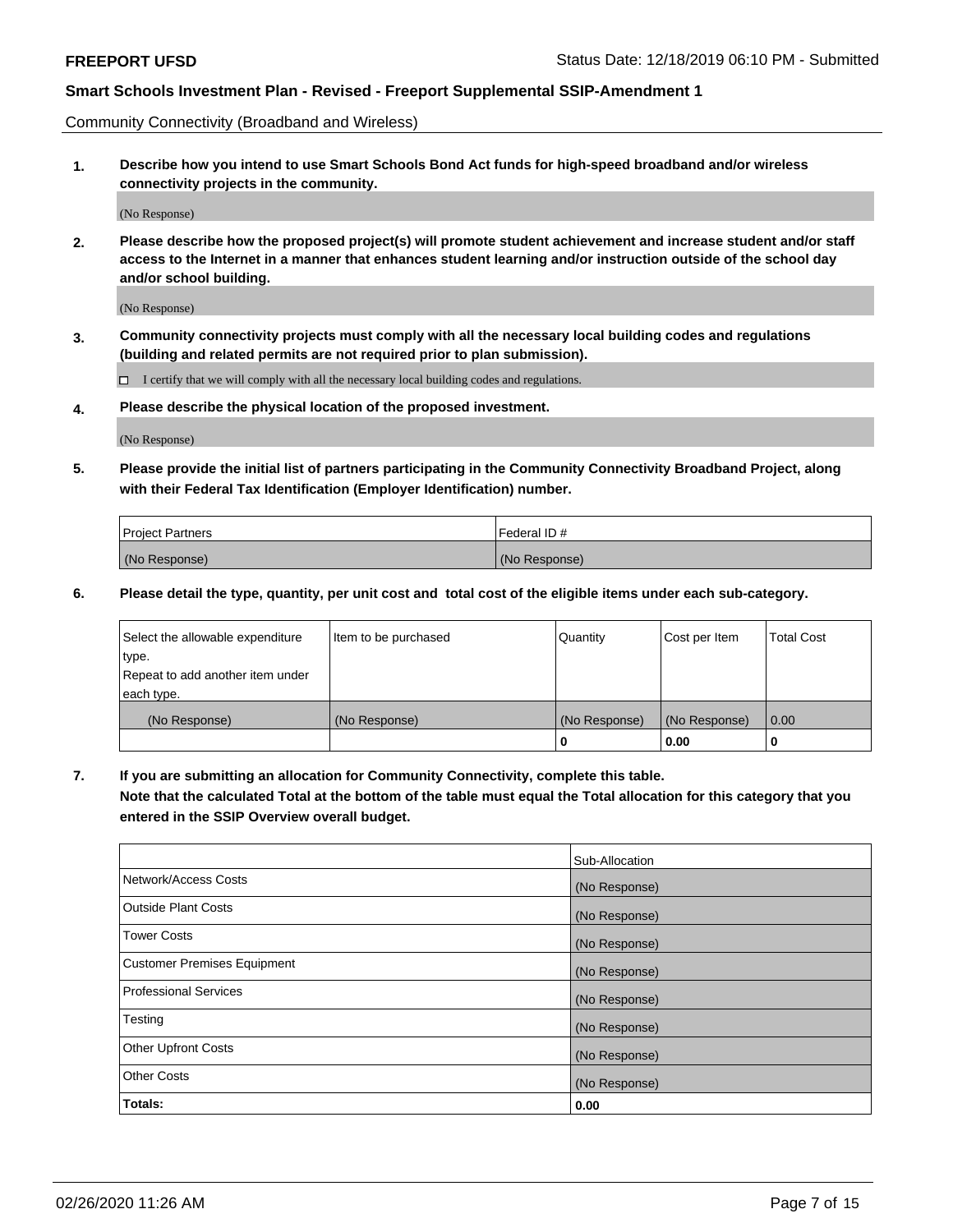#### Classroom Learning Technology

**1. In order for students and faculty to receive the maximum benefit from the technology made available under the Smart Schools Bond Act, their school buildings must possess sufficient connectivity infrastructure to ensure that devices can be used during the school day. Smart Schools Investment Plans must demonstrate that sufficient infrastructure that meets the Federal Communications Commission's 100 Mbps per 1,000 students standard currently exists in the buildings where new devices will be deployed, or is a planned use of a portion of Smart Schools Bond Act funds, or is under development through another funding source. Smart Schools Bond Act funds used for technology infrastructure or classroom technology investments must increase the number of school buildings that meet or exceed the minimum speed standard of 100 Mbps per 1,000 students and staff within 12 months. This standard may be met on either a contracted 24/7 firm service or a "burstable" capability. If the standard is met under the burstable criteria, it must be:**

**1. Specifically codified in a service contract with a provider, and**

**2. Guaranteed to be available to all students and devices as needed, particularly during periods of high demand, such as computer-based testing (CBT) periods.**

**Please describe how your district already meets or is planning to meet this standard within 12 months of plan submission.**

(No Response)

- **1a. If a district believes that it will be impossible to meet this standard within 12 months, it may apply for a waiver of this requirement, as described on the Smart Schools website. The waiver must be filed and approved by SED prior to submitting this survey.**
	- By checking this box, you are certifying that the school district has an approved waiver of this requirement on file with the New York State Education Department.
- **2. Connectivity Speed Calculator (Required). If the district currently meets the required speed, enter "Currently Met" in the last box: Expected Date When Required Speed Will be Met.**

|                  | l Number of     | Required Speed | Current Speed in | <b>Expected Speed</b> | <b>Expected Date</b>                |
|------------------|-----------------|----------------|------------------|-----------------------|-------------------------------------|
|                  | <b>Students</b> | l in Mbps      | l Mbps           | to be Attained        | When Required                       |
|                  |                 |                |                  |                       | Within 12 Months  Speed Will be Met |
| Calculated Speed | (No Response)   | 0.00           | (No Response)    | l (No Response)       | (No Response)                       |

**3. If the district wishes to have students and staff access the Internet from wireless devices within the school building, or in close proximity to it, it must first ensure that it has a robust Wi-Fi network in place that has sufficient bandwidth to meet user demand.**

**Please describe how you have quantified this demand and how you plan to meet this demand.**

(No Response)

**4. All New York State public school districts are required to complete and submit an Instructional Technology Plan survey to the New York State Education Department in compliance with Section 753 of the Education Law and per Part 100.12 of the Commissioner's Regulations.**

**Districts that include educational technology purchases as part of their Smart Schools Investment Plan must have a submitted and approved Instructional Technology Plan survey on file with the New York State Education Department.**

- By checking this box, you are certifying that the school district has an approved Instructional Technology Plan survey on file with the New York State Education Department.
- **5. Describe the devices you intend to purchase and their compatibility with existing or planned platforms or systems. Specifically address the adequacy of each facility's electrical, HVAC and other infrastructure necessary to install and support the operation of the planned technology.**

(No Response)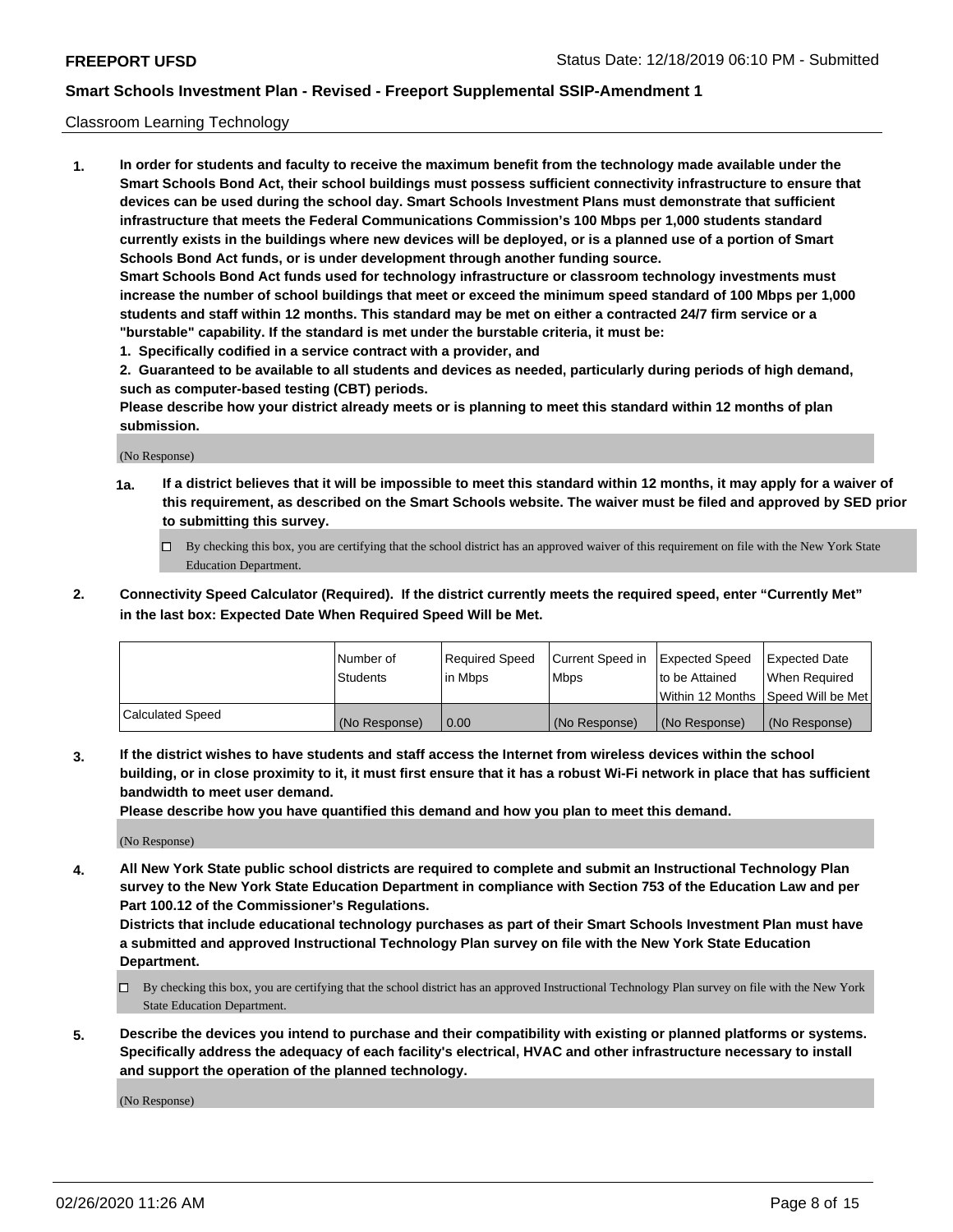#### Classroom Learning Technology

- **6. Describe how the proposed technology purchases will:**
	- **> enhance differentiated instruction;**
	- **> expand student learning inside and outside the classroom;**
	- **> benefit students with disabilities and English language learners; and**
	- **> contribute to the reduction of other learning gaps that have been identified within the district.**

**The expectation is that districts will place a priority on addressing the needs of students who struggle to succeed in a rigorous curriculum. Responses in this section should specifically address this concern and align with the district's Instructional Technology Plan (in particular Question 2 of E. Curriculum and Instruction: "Does the district's instructional technology plan address the needs of students with disabilities to ensure equitable access to instruction, materials and assessments?" and Question 3 of the same section: "Does the district's instructional technology plan address the provision of assistive technology specifically for students with disabilities to ensure access to and participation in the general curriculum?")**

**In addition, describe how the district ensures equitable access to instruction, materials and assessments and participation in the general curriculum for both SWD and English Language Learners/Multilingual Learners (ELL/MLL) students.**

(No Response)

**7. Where appropriate, describe how the proposed technology purchases will enhance ongoing communication with parents and other stakeholders and help the district facilitate technology-based regional partnerships, including distance learning and other efforts.**

(No Response)

**8. Describe the district's plan to provide professional development to ensure that administrators, teachers and staff can employ the technology purchased to enhance instruction successfully.**

**Note: This response should be aligned and expanded upon in accordance with your district's response to Question 1 of F. Professional Development of your Instructional Technology Plan: "Please provide a summary of professional development offered to teachers and staff, for the time period covered by this plan, to support technology to enhance teaching and learning. Please include topics, audience and method of delivery within your summary."**

(No Response)

- **9. Districts must contact one of the SUNY/CUNY teacher preparation programs listed on the document on the left side of the page that supplies the largest number of the district's new teachers to request advice on innovative uses and best practices at the intersection of pedagogy and educational technology.**
	- By checking this box, you certify that you have contacted the SUNY/CUNY teacher preparation program that supplies the largest number of your new teachers to request advice on these issues.
	- **9a. Please enter the name of the SUNY or CUNY Institution that you contacted.**

(No Response)

**9b. Enter the primary Institution phone number.**

(No Response)

**9c. Enter the name of the contact person with whom you consulted and/or will be collaborating with on innovative uses of technology and best practices.**

(No Response)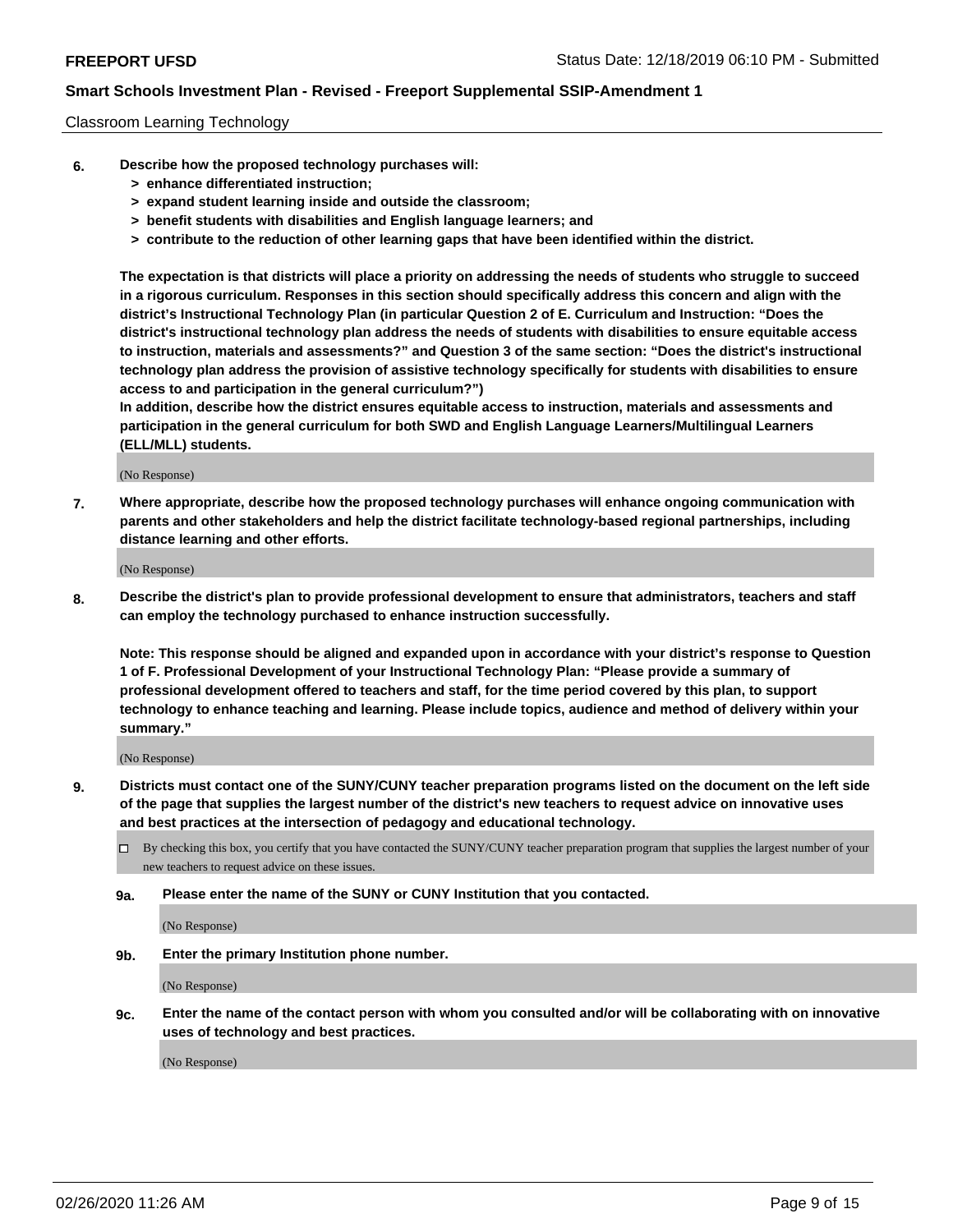### Classroom Learning Technology

**10. To ensure the sustainability of technology purchases made with Smart Schools funds, districts must demonstrate a long-term plan to maintain and replace technology purchases supported by Smart Schools Bond Act funds. This sustainability plan shall demonstrate a district's capacity to support recurring costs of use that are ineligible for Smart Schools Bond Act funding such as device maintenance, technical support, Internet and wireless fees, maintenance of hotspots, staff professional development, building maintenance and the replacement of incidental items. Further, such a sustainability plan shall include a long-term plan for the replacement of purchased devices and equipment at the end of their useful life with other funding sources.**

 $\Box$  By checking this box, you certify that the district has a sustainability plan as described above.

**11. Districts must ensure that devices purchased with Smart Schools Bond funds will be distributed, prepared for use, maintained and supported appropriately. Districts must maintain detailed device inventories in accordance with generally accepted accounting principles.**

By checking this box, you certify that the district has a distribution and inventory management plan and system in place.

#### **12. Please detail the type, quantity, per unit cost and total cost of the eligible items under each sub-category.**

| Select the allowable expenditure          | Item to be Purchased | Quantity      | Cost per Item | Total Cost |
|-------------------------------------------|----------------------|---------------|---------------|------------|
| type.<br>Repeat to add another item under |                      |               |               |            |
| each type.                                |                      |               |               |            |
| (No Response)                             | (No Response)        | (No Response) | (No Response) | 0.00       |
|                                           |                      |               | 0.00          |            |

#### **13. Final 2014-15 BEDS Enrollment to calculate Nonpublic Sharing Requirement (no changes allowed.)**

|              | l Public Enrollment | Nonpublic Enrollment | <b>Total Enrollment</b> | Nonpublic<br>l Percentage |
|--------------|---------------------|----------------------|-------------------------|---------------------------|
| l Enrollment | 6.743               | 142                  | 6.885.00                | 2.06                      |

### **14. If you are submitting an allocation for Classroom Learning Technology complete this table.**

|                         | Public School Sub-Allocation | <b>Estimated Nonpublic Loan</b><br>Amount<br>(Based on Percentage Above) | Estimated Total Public and<br>Nonpublic Sub-Allocation |
|-------------------------|------------------------------|--------------------------------------------------------------------------|--------------------------------------------------------|
| Interactive Whiteboards | (No Response)                | 0.00                                                                     | 0.00                                                   |
| Computer Servers        | (No Response)                | 0.00                                                                     | 0.00                                                   |
| Desktop Computers       | (No Response)                | 0.00                                                                     | 0.00                                                   |
| <b>Laptop Computers</b> | (No Response)                | 0.00                                                                     | 0.00                                                   |
| <b>Tablet Computers</b> | (No Response)                | 0.00                                                                     | 0.00                                                   |
| Other Costs             | (No Response)                | 0.00                                                                     | 0.00                                                   |
| Totals:                 | 0.00                         | 0                                                                        | 0                                                      |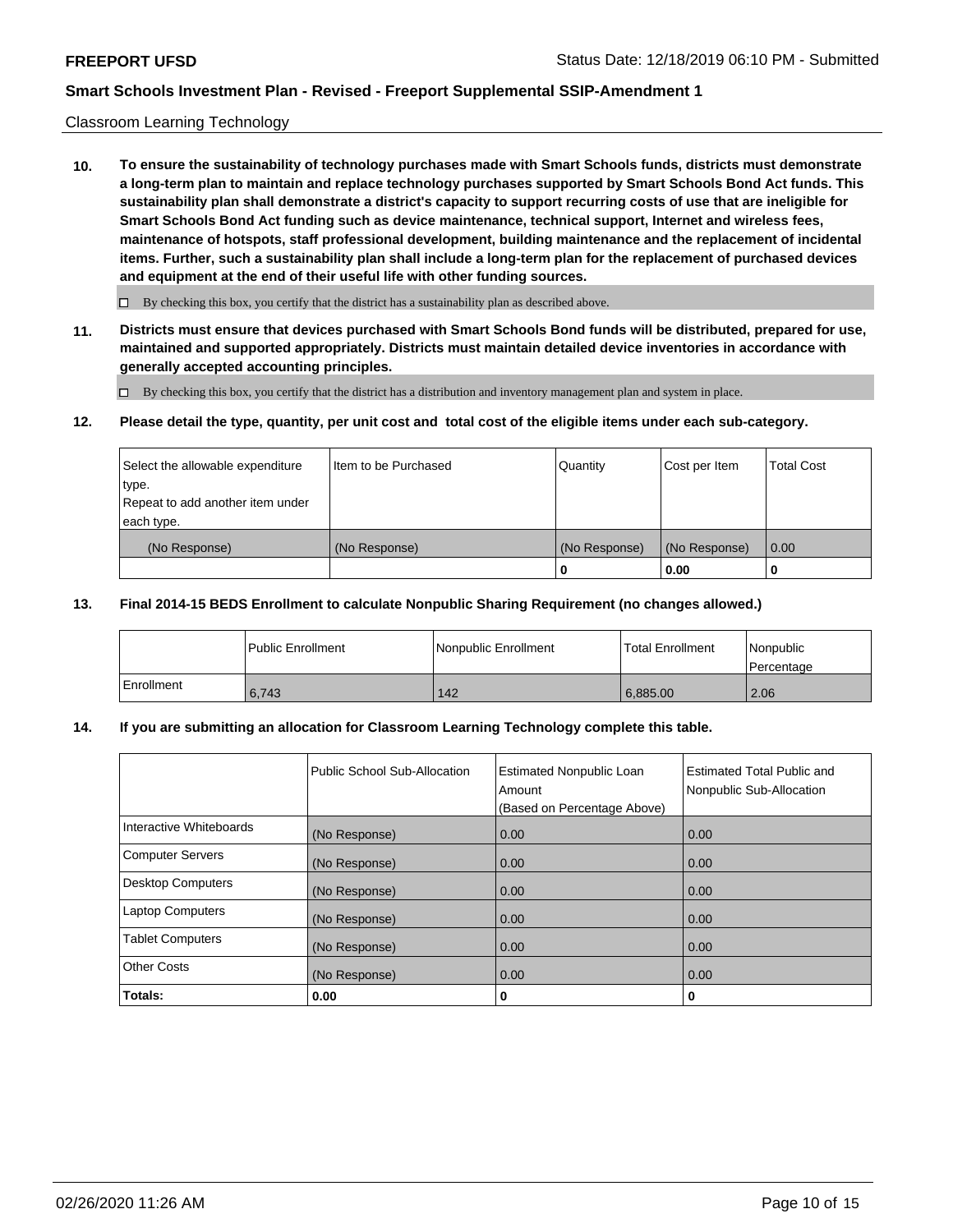#### Pre-Kindergarten Classrooms

**1. Provide information regarding how and where the district is currently serving pre-kindergarten students and justify the need for additional space with enrollment projections over 3 years.**

(No Response)

- **2. Describe the district's plan to construct, enhance or modernize education facilities to accommodate prekindergarten programs. Such plans must include:**
	- **Specific descriptions of what the district intends to do to each space;**
	- **An affirmation that new pre-kindergarten classrooms will contain a minimum of 900 square feet per classroom;**
	- **The number of classrooms involved;**
	- **The approximate construction costs per classroom; and**
	- **Confirmation that the space is district-owned or has a long-term lease that exceeds the probable useful life of the improvements.**

(No Response)

**3. Smart Schools Bond Act funds may only be used for capital construction costs. Describe the type and amount of additional funds that will be required to support ineligible ongoing costs (e.g. instruction, supplies) associated with any additional pre-kindergarten classrooms that the district plans to add.**

(No Response)

**4. All plans and specifications for the erection, repair, enlargement or remodeling of school buildings in any public school district in the State must be reviewed and approved by the Commissioner. Districts that plan capital projects using their Smart Schools Bond Act funds will undergo a Preliminary Review Process by the Office of Facilities Planning.**

**Please indicate on a separate row each project number given to you by the Office of Facilities Planning.**

| Project Number |  |
|----------------|--|
| (No Response)  |  |
|                |  |

**5. Please detail the type, quantity, per unit cost and total cost of the eligible items under each sub-category.**

| Select the allowable expenditure | Item to be purchased | Quantity      | Cost per Item | <b>Total Cost</b> |
|----------------------------------|----------------------|---------------|---------------|-------------------|
| type.                            |                      |               |               |                   |
| Repeat to add another item under |                      |               |               |                   |
| each type.                       |                      |               |               |                   |
| (No Response)                    | (No Response)        | (No Response) | (No Response) | 0.00              |
|                                  |                      | U             | 0.00          |                   |

**6. If you have made an allocation for Pre-Kindergarten Classrooms, complete this table. Note that the calculated Total at the bottom of the table must equal the Total allocation for this category that you entered in the SSIP Overview overall budget.**

|                                          | Sub-Allocation |
|------------------------------------------|----------------|
| Construct Pre-K Classrooms               | (No Response)  |
| Enhance/Modernize Educational Facilities | (No Response)  |
| <b>Other Costs</b>                       | (No Response)  |
| Totals:                                  | 0.00           |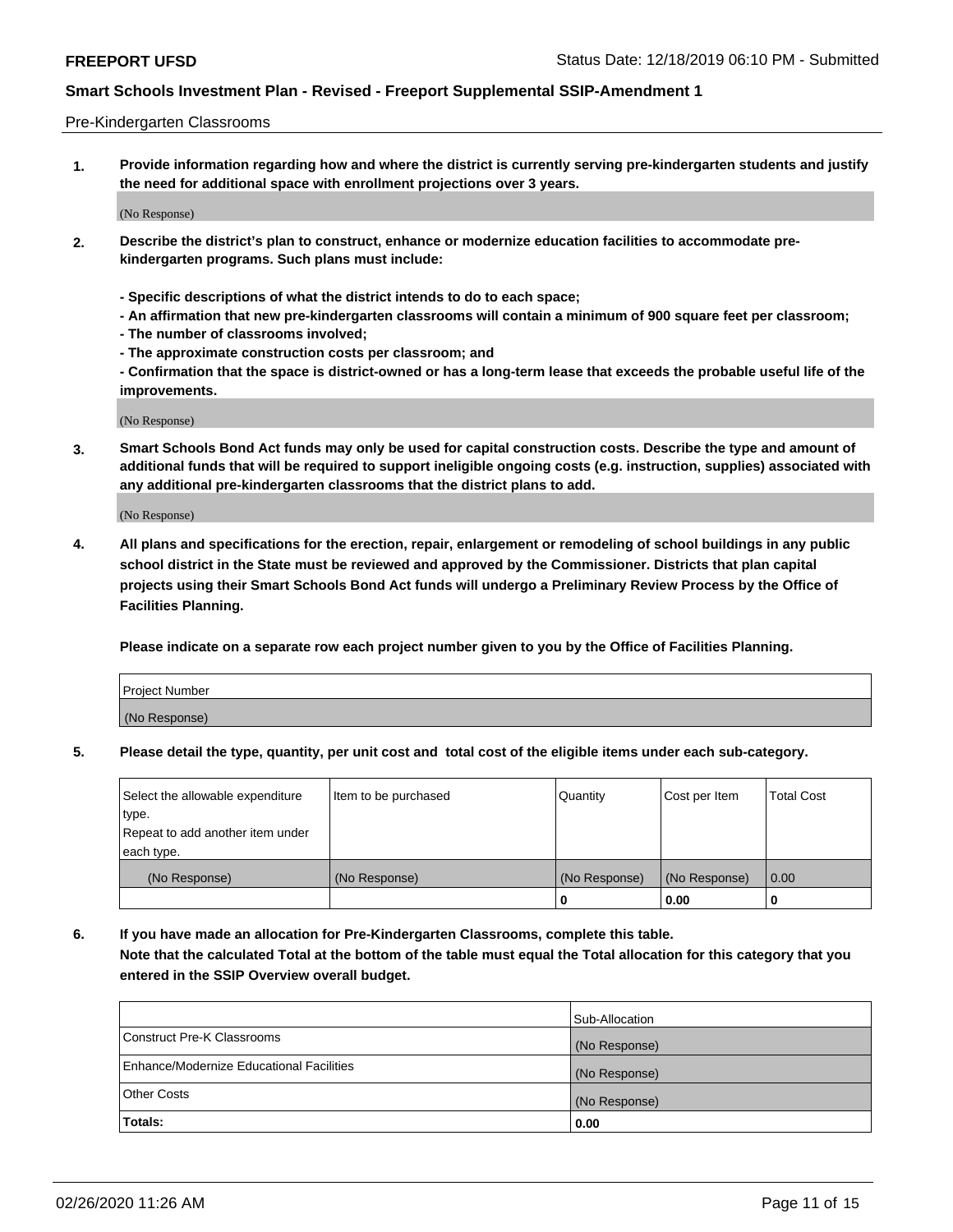Replace Transportable Classrooms

## **1. Describe the district's plan to construct, enhance or modernize education facilities to provide high-quality instructional space by replacing transportable classrooms.**

The Freeport School District proposed to convert four portable classrooms at the Caroline G. Atkinson School into four permanent classrooms. The four portable classrooms have finished their usable lifespan. Utilizing SSBA funds to convert portables to modern, 21st Centruy Learning spaces will not ony benefit students but also eliminate the burden of the building costs from Freeport Public School District residents. We are requesting an amendment because during the course of construction it was discovered that certain important features needed to beincluded and were not part of the original design plan.

**2. All plans and specifications for the erection, repair, enlargement or remodeling of school buildings in any public school district in the State must be reviewed and approved by the Commissioner. Districts that plan capital projects using their Smart Schools Bond Act funds will undergo a Preliminary Review Process by the Office of Facilities Planning.**

**Please indicate on a separate row each project number given to you by the Office of Facilities Planning.**

| <b>Project Number</b> |  |
|-----------------------|--|
| 28-02-09-03-0-006-025 |  |

**3. For large projects that seek to blend Smart Schools Bond Act dollars with other funds, please note that Smart Schools Bond Act funds can be allocated on a pro rata basis depending on the number of new classrooms built that directly replace transportable classroom units.**

**If a district seeks to blend Smart Schools Bond Act dollars with other funds describe below what other funds are being used and what portion of the money will be Smart Schools Bond Act funds.**

(No Response)

**4. Please detail the type, quantity, per unit cost and total cost of the eligible items under each sub-category.**

| Select the allowable expenditure<br>type. | Item to be purchased              | Quantity       | Cost per Item | <b>Total Cost</b> |
|-------------------------------------------|-----------------------------------|----------------|---------------|-------------------|
| Repeat to add another item under          |                                   |                |               |                   |
| each type.                                |                                   |                |               |                   |
| <b>Construct New Space</b>                | Classroom Casework                | 4              | 8,000.00      | 32,000.00         |
| <b>Construct New Space</b>                | <b>Exterior Lighting</b>          | 4              | 4.000.00      | 16,000,00         |
| <b>Construct New Space</b>                | <b>Asbestos Abatement</b>         | 4              | 7.000.00      | 28,000,00         |
| <b>Construct New Space</b>                | <b>Asphalt Pavement</b>           | 4              | 16,750.00     | 67,000.00         |
| <b>Construct New Space</b>                | <b>Public Announcement system</b> | $\overline{4}$ | 2.000.00      | 8.000.00          |
|                                           |                                   | 20             | 37,750.00     | 151.000           |

**5. If you have made an allocation for Replace Transportable Classrooms, complete this table. Note that the calculated Total at the bottom of the table must equal the Total allocation for this category that you entered in the SSIP Overview overall budget.**

|                                                | Sub-Allocation |
|------------------------------------------------|----------------|
| Construct New Instructional Space              | 151,000.00     |
| Enhance/Modernize Existing Instructional Space | (No Response)  |
| <b>Other Costs</b>                             | (No Response)  |
| Totals:                                        | 151,000.00     |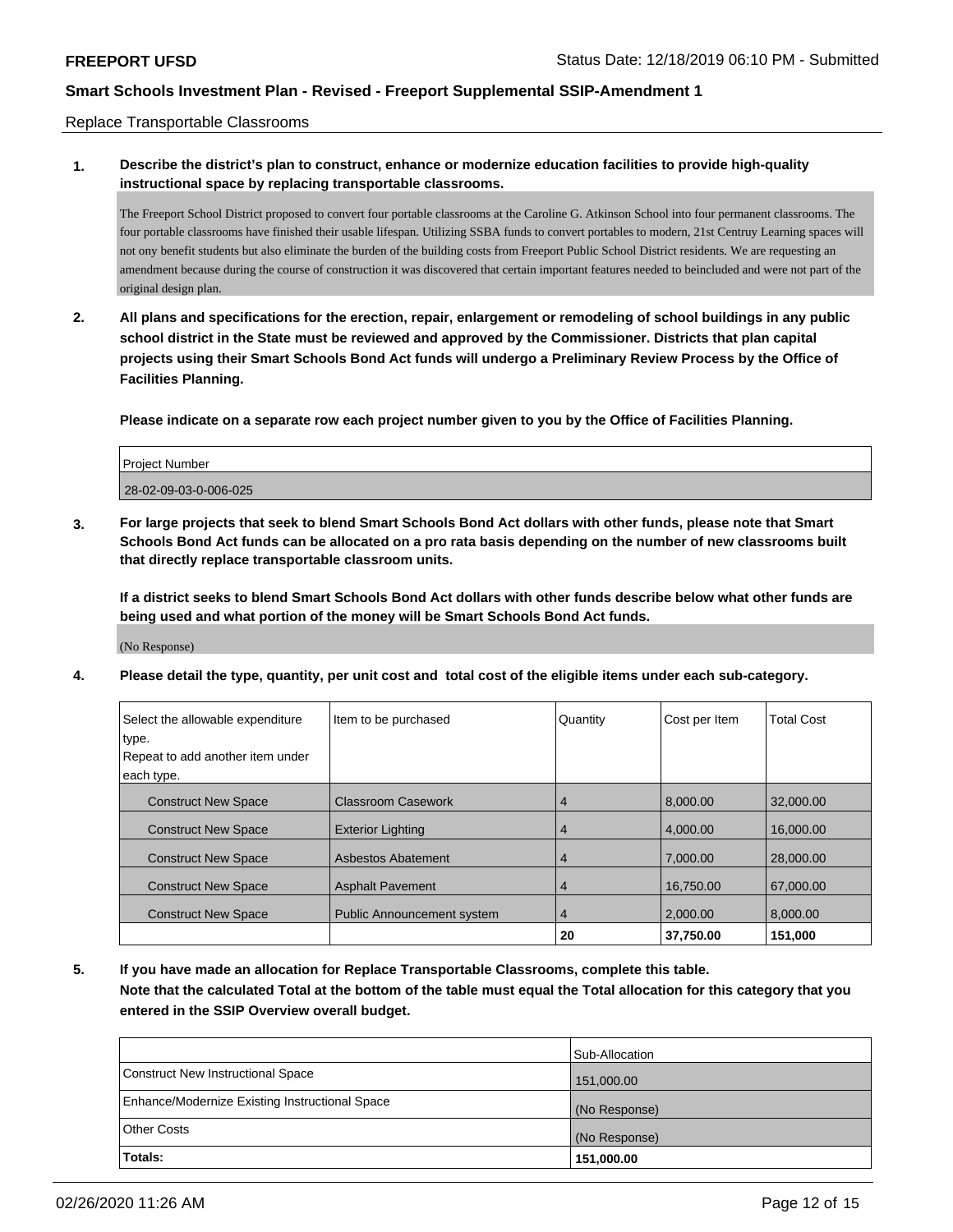High-Tech Security Features

**1. Describe how you intend to use Smart Schools Bond Act funds to install high-tech security features in school buildings and on school campuses.**

(No Response)

**2. All plans and specifications for the erection, repair, enlargement or remodeling of school buildings in any public school district in the State must be reviewed and approved by the Commissioner. Smart Schools plans with any expenditures in the High-Tech Security category require a project number from the Office of Facilities Planning. Districts must submit an SSBA LOI and receive project numbers prior to submitting the SSIP. As indicated on the LOI, some projects may be eligible for a streamlined review and will not require a building permit. Please indicate on a separate row each project number given to you by the Office of Facilities Planning.**

| <b>Project Number</b> |  |
|-----------------------|--|
| (No Response)         |  |

- **3. Was your project deemed eligible for streamlined Review?**
	- Yes
	- $\hfill \square$  No
- **4. Include the name and license number of the architect or engineer of record.**

| <b>Name</b>   | License Number |
|---------------|----------------|
| (No Response) | (No Response)  |

**5. Please detail the type, quantity, per unit cost and total cost of the eligible items under each sub-category.**

| Select the allowable expenditure | Item to be purchased | Quantity      | Cost per Item | <b>Total Cost</b> |
|----------------------------------|----------------------|---------------|---------------|-------------------|
| type.                            |                      |               |               |                   |
| Repeat to add another item under |                      |               |               |                   |
| each type.                       |                      |               |               |                   |
| (No Response)                    | (No Response)        | (No Response) | (No Response) | 0.00              |
|                                  |                      | 0             | 0.00          |                   |

**6. If you have made an allocation for High-Tech Security Features, complete this table.**

**Enter each Sub-category Public Allocation based on the the expenditures listed in Table #5.**

|                                                      | Sub-Allocation |
|------------------------------------------------------|----------------|
| Capital-Intensive Security Project (Standard Review) | (No Response)  |
| <b>Electronic Security System</b>                    | (No Response)  |
| <b>Entry Control System</b>                          | (No Response)  |
| Approved Door Hardening Project                      | (No Response)  |
| <b>Other Costs</b>                                   | (No Response)  |
| Totals:                                              | 0.00           |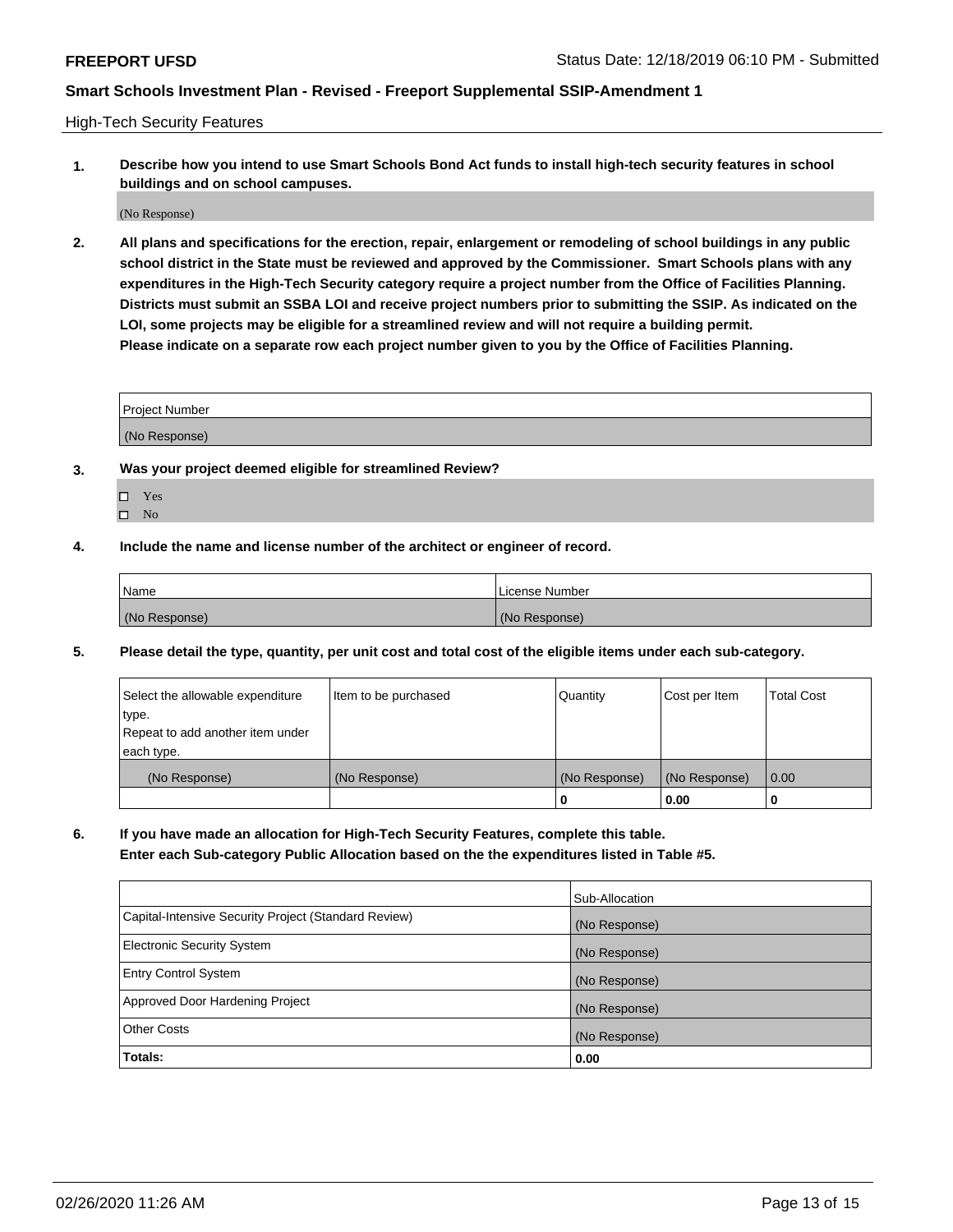Non-Public Schools

**1. Describe your plan to utilize SSBA funds to purchase devices and loan to the nonpublic schools within your district. Please specify what devices have been requested by the nonpublic schools. If the nonpublic schools have not finalized requests, the district should provide the date nonpublic schools will submit the request by.**

(No Response)

**2. A final Smart Schools Investment Plan cannot be approved until school authorities have adopted regulations specifying the date by which requests from nonpublic schools for the purchase and loan of Smart Schools Bond Act classroom technology must be received by the district.**

By checking this box, you certify that you have such a plan and associated regulations in place that have been made public.

**2a. Please enter the date each year nonpublic schools must request loanable items from the school district. This date cannot be earlier than June 1 of the previous school year.**

(No Response)

### **3. Final 2014-15 BEDS Enrollment to calculate Nonpublic Sharing Requirement (no changes allowed.)**

|            | Public Enrollment | Nonpublic Enrollment | 'Total Enrollment | l Nonpublic Percentage |
|------------|-------------------|----------------------|-------------------|------------------------|
| Enrollment | 6,743             | 142                  | 6.885.00          | 2.06                   |

### **4. Nonpublic Loan Calculator**

|                                                        | Loanable     | Loanable   | Additional       | Estimated   | Previously | Cumulative | Final Per  | <b>Final Total</b> |
|--------------------------------------------------------|--------------|------------|------------------|-------------|------------|------------|------------|--------------------|
|                                                        | School       | Classroom  | Nonpublic        | l Per Pupil | Approved   | Per Pupil  | Pupil Loan | Loan               |
|                                                        | Connectivity | Technology | Loan             | Amount -    | Per Pupil  | Loan       | Amount -   | Amount -           |
|                                                        |              |            | (Optional)       | This Plan   | Amount(s)  | Amount     | This Plan  | This Plan          |
| Required Nonpublic<br>Loan                             | 0.00         | 0.00       |                  | 0.00        | 250.00     | 250.00     | 0.00       | 0.00               |
| Final Adjusted Loan<br>- (If additional loan<br>funds) | 0.00         | 0.00       | (No<br>Response) | 0.00        | 250.00     | 250.00     | 0.00       | 0.00               |

### **5. Nonpublic Share**

|           | Final Per Pupil Amount                   |        | Final Nonpublic Loan Amount |  |
|-----------|------------------------------------------|--------|-----------------------------|--|
|           | Pending and Previously<br>Approved Plans | 250.00 | 35,500.00                   |  |
| This Plan |                                          | 0.00   | 0.00                        |  |
|           | Total                                    | 250.00 | 35,500.00                   |  |

### **6. Distribution of Nonpublic Loan Amount by School**

| Nonpublic School Name             | 2018-19 K-12 Enrollment | Special Ed School? If Yes, not eligible |
|-----------------------------------|-------------------------|-----------------------------------------|
| DE LA SALLE SCHOOL (THE)          | 70                      | <b>No</b>                               |
| <b>FREEPORT CHRISTIAN ACADEMY</b> | 108                     | . No                                    |
| TWIN OAKS COUNTRY DAY SCHOOL      | l 0                     | <b>No</b>                               |
| <b>WOODWARD CHILDREN'S CENTER</b> | 80                      | Yes                                     |

### **7. Please detail the type, quantity and per unit cost of the eligible items under each sub-category.**